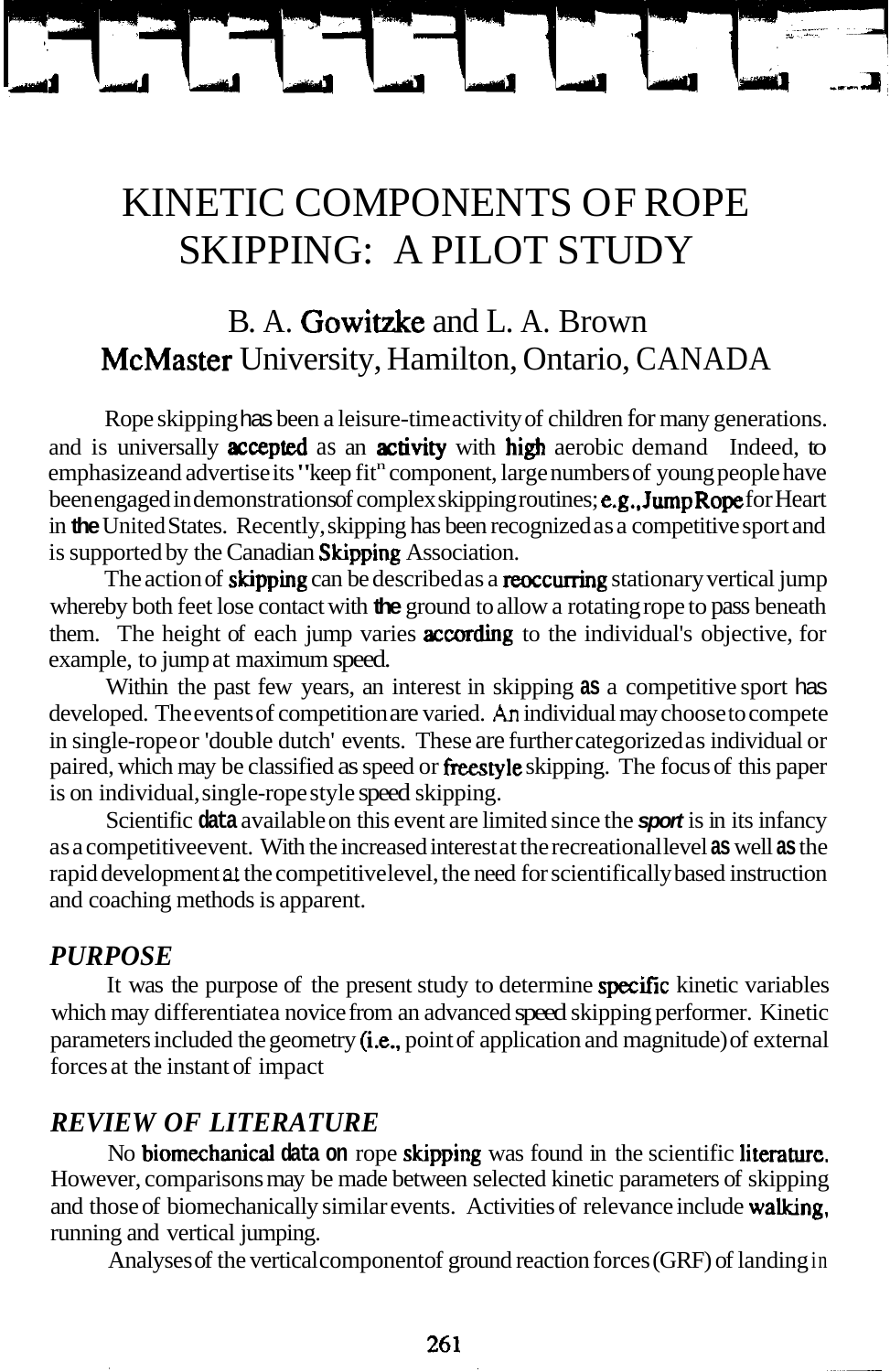walking, running snd jumping have revealed characteristic double-peaked curves (Cavanagh & Lafortune, 1980; Miller & East, 1976; Nigg, 1983; Nigg, 1985a; Nigg, 1985b; Nigg et al, 1981; Valiant & Cavanagh, 1985). The initial peak, the passive force phase, represents the point of initial contact with the force recording device (Nigg, et al 1981). It has been suggested that this passive force phase provides a measure of the magnitude of the load on the human structure (Nigg, 1983). The second peak, the active force phase, occurs after impact when movement is entirely controlled by muscles (Nigg, 1983).

In an analysis of landing from a vertical jump, Valiant and Cavanagh (1985:119) noted two distinct landing styles which were characterized by two different vertical force tion of the patterns. Forefoot landers tunne recognized by a distinct double-peaked curve. Flatfoot landers produced one large peak. Although they showed no sign of an initial peak, the magnitude of this large peak was 1.5 times greater than the magnitude of the active peak in the forefoot group.

### **METHODOLOGY**

Five novice and five advanced caliber skippers participated in this study. All participants were members of a regional skipping team at the time of the study.

Ground reaction forces uname measured throughout each participant's performance by means of an AMTI force plate.\* AMTI's gait analysis software package was used for collection of data. Cinematographic recording by MO LOCAM cameras positioned at right angles to each other, and operating at a film transport speed of 200 frames per second allowed for a simultaneous collection of kinematic data for reference purposes. A rotating drum placed in the visual field of both cameras provided a time reference  $\Omega$ : the nearest 0.04 seconds.

Hard copies of the kinetic data WRR obtained from the AMTI system by employing the gait analysis software package v drive a Hewlett-Packard plotter. The resulting plots provided an estimation of absolute magnitudes of vertical ground reaction forces  $(Fz)$  throughout each subject's performance. Components of horizontal shear forces  $\chi$ x and Fy) units also plotted.  $\sim$  00 magnitudes of vertical force, mean platetime and mean air-time unaw calculated for each subject. Vertical force data were expressed as a percentage of body weight  $(\%B W)$  for the purpose of comparison among subjects. As well, the velocity of skipping (skip steps per minute) was determined for each subject.

#### **RESULTS**

The force-time curves obtained from kinetic data collection produced a series of sharp vertical force (Fz) peaks. Each peak rose quickly to a maximum of

\*The Advanced Mechanical Technology Incorporated force plate is a multi-component measuring plate capable of detecting ground reaction forces in three mutually perpendicular planes.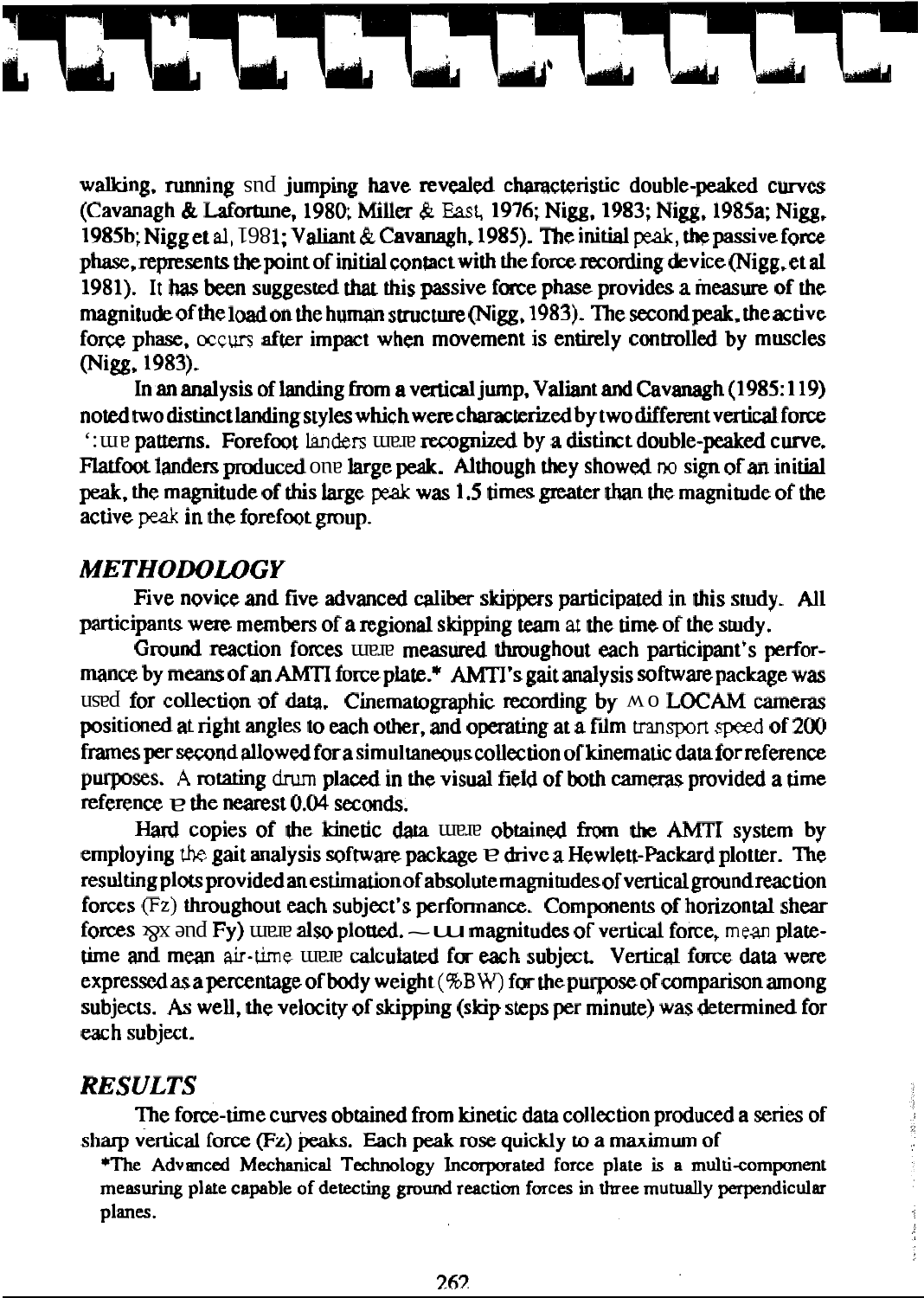approximately three times the subject's body weight, and fell **back** to zero within a time frame of approximately 200 ms. The impulse of each peak represented contact between one foot and **the AMTI** plate. The number of **peaks** varied according to the velocity of **the** skipping **pattern.** 

**A** noticeable preliminary vertical force **(Fz)** peak was noted for four out of the five advanced **performers.** A large negative anterior-posterior (Fy) shear force was observed to accompany this occurrence. Results for the novice subjects did not show this trend **(see Figure 1).** 

Results of an independent t-test performed on the mean magnitude of vertical force (expressed as  $\%BW$ ) showed no significant difference between groups ( $p\lt 0.05$ ).



**Figure 1. Sample force-time curve with preliminary peak.** 

| PARAMETER                                       | NOVICE            | ADVANCED          |
|-------------------------------------------------|-------------------|-------------------|
| $Fz$ (%BW)                                      | $2.96$ (s = .21)  | $2.86$ (s = .11)  |
| $plate-time(s)$                                 | $0.19$ (s = .02)  | $0.16$ (s = .01)  |
| Air-time (s)                                    | $0.09$ (s = .01)  | $0.07$ (s = .01)  |
| Skip velocity<br>$(s_{\text{teps}}/\text{min})$ | $222$ (s = 21.72) | $260$ (s = 19.52) |

**Table 1. Results of Kinetic Analysis**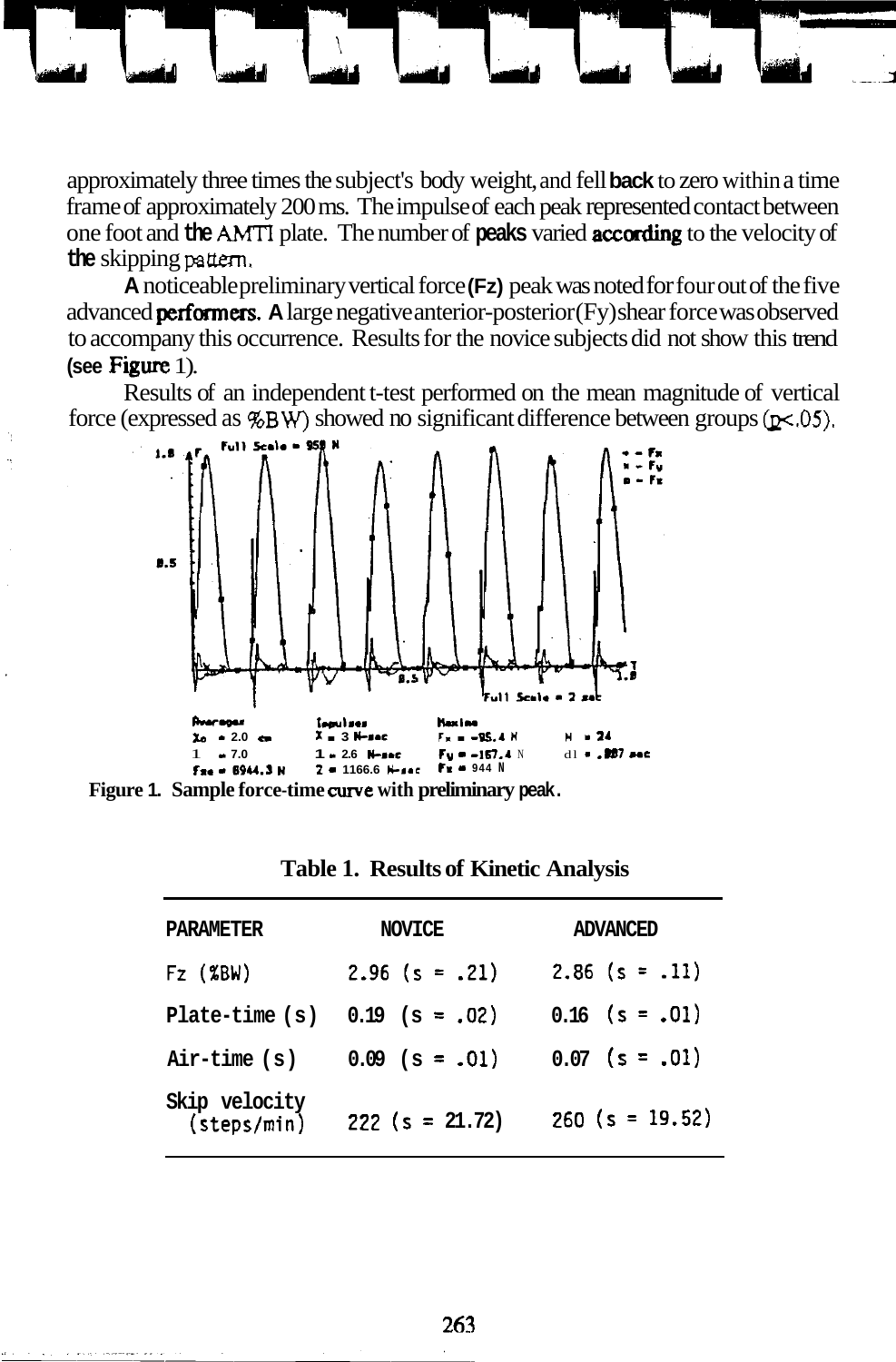## *DISCUSSION*

When comparing force-time curves of skipping with those produced during a vertical jump, some similarities **as** well **as** differences are evident For example, **on** the vertical jump, **as** suggested by Miller and East (1976). the force curves may be divided into three characteristic phases: preliminary unweighting **(Fz<BW)**, weighting **(Fz>BW)**, and final unweighting **(Fz<BW).** It **appears** that the vertical force curve for skipping has only two distinct phases, weighting and unweighting, and the first phase, preliminary unweighting, is absent during skipping.

The preliminary **Fz** peaks that were observed in the kinetic results of the advanced skippers bear striking similarity **to** the passive force peaks noted in the literature. Perhaps these peaks are representative of a passive force phase. The active phase would include the remainder of **the** force produced after this point when **the** movement is entirely **controlled** by muscle (Nigg, 1983).

The fact that passive forces occurred only in the performances of the advanced skippers is of particular interest. Cavanagh **and** Lafortune (1976) noted a high negative correlation between magnitudeofpassive force and timeofcontact with **the ground.** The results of **the** present study substantiated this relationship: an independent t-test indicated statistical significance for the mean time of plate contact between novice and advanced subjects ( $t = 2.63$ ,  $df = 8$ ,  $p \lt 0.05$ ).

The irregularity of the passive force occurrences within each subject presented a complication. In each subject, flatfoot and forefoot landings occurred without any regularity. Also, curves with a passive force phase were accompanied by an unusually high anterior shear force (negative Fy) which is indicative of a forefoot landing style.

Valiant and Cavanagh (1985). in an analysis of landing from a vertical jump, noted that different landing styles are characterized by different vertical force curve patterns. Performances of forefoot landers **were characterized** by the occurrence of a passive force phase. Those of flatfoot landers showed no evidence of passive force peaks in their Fz curves.

It is reasonable to conclude that **the** occurrence of a passive force phase is related **to** the style of landing. Further study in this area is required to validate this hypothesis. Such a relationship would suggest important implications for the design of footwear specific to **the** sport of skipping. As suggested by Nigg (1983). the magnitude of passive force provides a measure of the load repeatedly imposed on the human structure. In such an activity, **proper** footwear becomes essential.

### *REFERENCES*

- Cavanagh, P. and M. Lafortune (1980). Ground Reaction Forces in Distance Running, *Journul of* **Biomechanics,l3,397-406.**
- **Miller,** D. and D. East (1976). Kinematic and Kinetic Correlates of Vertical Jumping, *Biomechanics V-B* (ed. P. Komi), Baltimore, Md.: University Park **Press,** 67-72.

Nigg, B.M., J. Denoth, and P.A. Neukomm (1981). Quantifying the Load on the